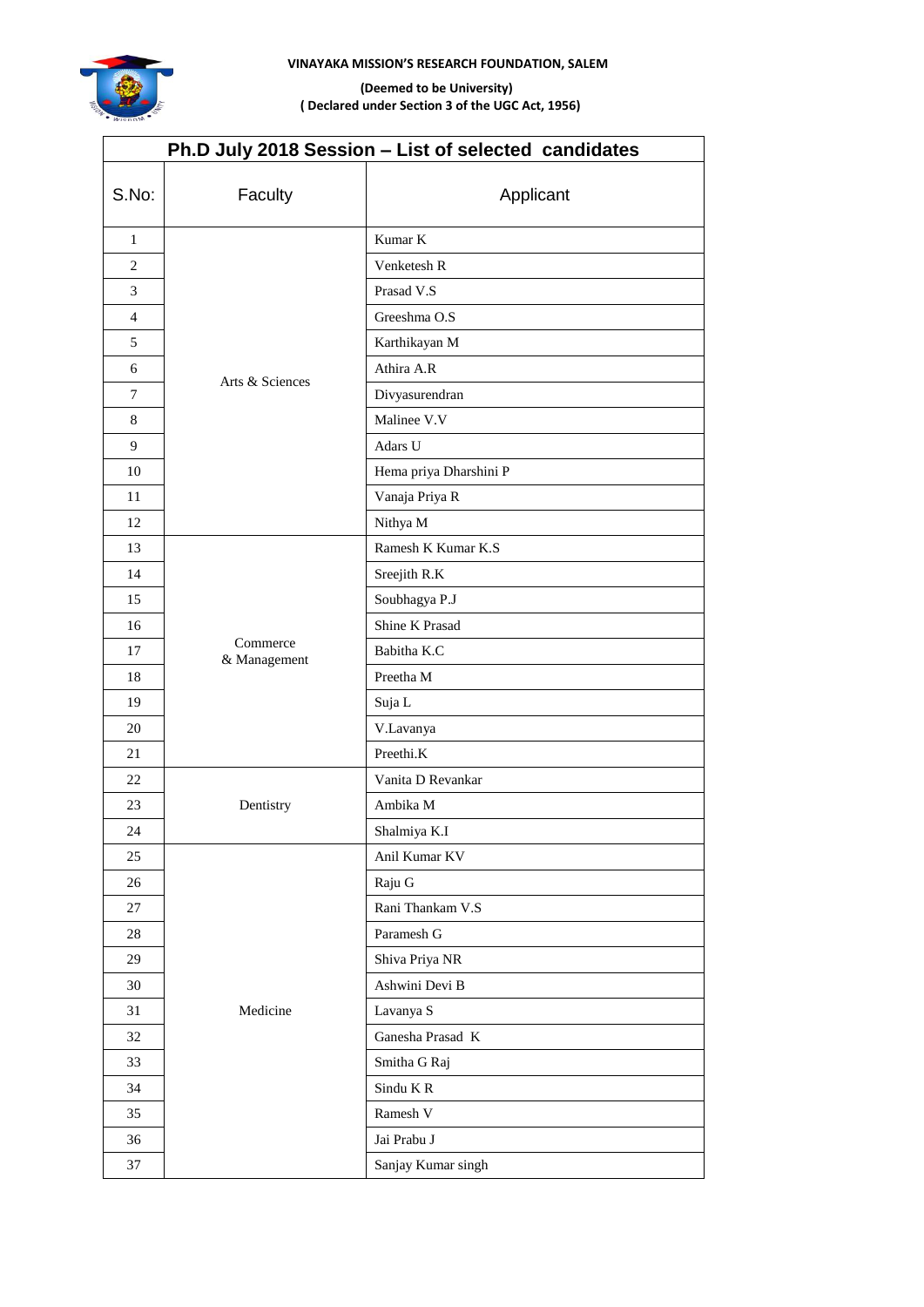## **VINAYAKA MISSION'S RESEARCH FOUNDATION, SALEM**



#### **(Deemed to be University) ( Declared under Section 3 of the UGC Act, 1956)**

| 38     | Medicine                    | Supriya P                |
|--------|-----------------------------|--------------------------|
| 39     |                             | Mr.Kaustubh Kumar Shukla |
| 40     |                             | Arun A.A                 |
| 41     |                             | Murali G                 |
| 42     |                             | Kannan S                 |
| 43     |                             | Malarvizhi A             |
| 44     |                             | Subbiah.A                |
| 45     |                             | Jithin Mohan K.S         |
| 46     |                             | Selva babu. B            |
| 47     |                             | Imthiyas. A              |
| 48     |                             | Ganesh S                 |
| 49     |                             | Gowri Shankar            |
| 50     | Engineering &<br>Technology | Senthil kumar M          |
| 51     |                             | Ganesh Bharathi.R        |
| 52     |                             | Santhosh J               |
| 53     |                             | Raja S                   |
| 54     |                             | <b>Sudip Das</b>         |
| 55     |                             | Subathra. P              |
| 56     |                             | Nivetha.C                |
| 57     |                             | Abirami. R               |
| 58     |                             | Sowmya. R                |
| 59     |                             | Arvindan. S              |
| 60     |                             | Karthik K                |
| 61     |                             | Kamatchi Priya R         |
| 62     |                             | A.Thenmozhi              |
| 63     |                             | Vinoba.J                 |
| 64     |                             | Jayabharathi J           |
| 65     |                             | Godphy A.A               |
| 66     |                             | Blessly Pramila S.P      |
| 67     |                             | Jancy P.O                |
| 68     |                             | Suganthi A               |
| 69     |                             | Padma Priya R.G          |
| $70\,$ | Nursing                     | Aneesh D                 |
| 71     |                             | Lalitha R                |
| $72\,$ |                             | Merridith S              |
| 73     |                             | Gaoudam J                |
| 74     |                             | Alexie alex              |
| 75     |                             | Deepa R                  |
| 76     |                             | Arockiamary I            |
| $77\,$ |                             | Kalaivani E              |
| $78\,$ |                             | Pandian Saroja           |